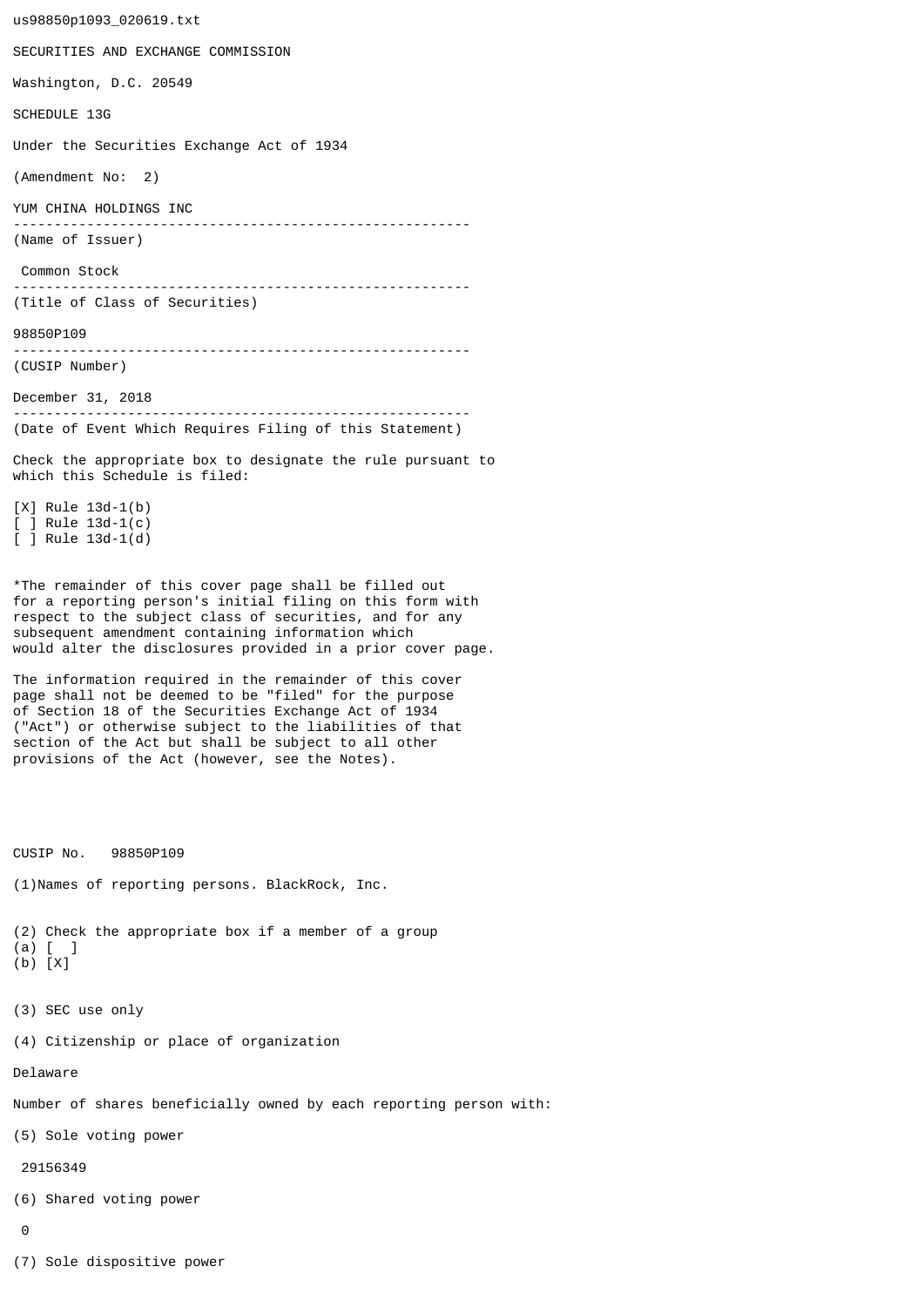```
 32785803
(8) Shared dispositive power
\Omega(9) Aggregate amount beneficially owned by each reporting person
 32785803
(10) Check if the aggregate amount in Row (9) excludes certain shares
(11) Percent of class represented by amount in Row 9
 8.6%
(12) Type of reporting person
HC
Item 1.
Item 1(a) Name of issuer:
-----------------------------------------------------------------------
YUM CHINA HOLDINGS INC
Item 1(b) Address of issuer's principal executive offices:
-----------------------------------------------------------------------
7100 CORPORATE DRIVE
PLANO TX 75024
Item 2.
2(a) Name of person filing:
                            ----------------------------------------------------------------------
BlackRock, Inc.
2(b) Address or principal business office or, if none, residence:
   -----------------------------------------------------------------------
BlackRock, Inc.
55 East 52nd Street
New York, NY 10055
2(c) Citizenship:
                          --------------------------------------------------------------------
 See Item 4 of Cover Page
2(d) Title of class of securities:
-------------------------------------------------------------------
 Common Stock
2(e) CUSIP No.:
See Cover Page
Item 3.
If this statement is filed pursuant to Rules 13d-1(b), or 13d-2(b) or (c),
check whether the person filing is a:
[ ] Broker or dealer registered under Section 15 of the Act;
[ ] Bank as defined in Section 3(a)(6) of the Act;
[ ] Insurance company as defined in Section 3(a)(19) of the Act;
[ ] Investment company registered under Section 8 of the
Investment Company Act of 1940;
```
[ ] An investment adviser in accordance with Rule  $13d-1(b)(1)(ii)(E)$ ;

[ ] An employee benefit plan or endowment fund in accordance with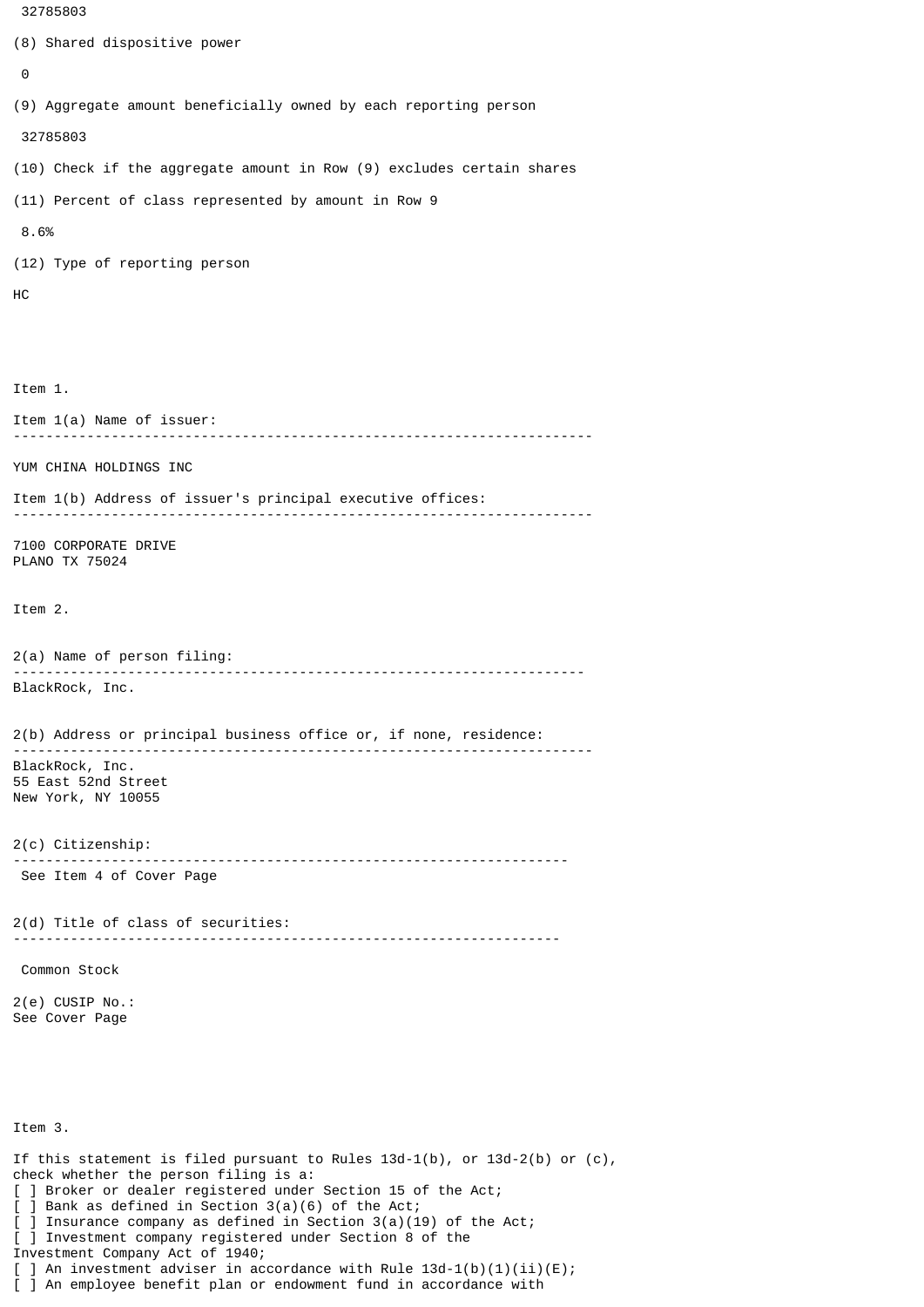```
Rule 13d-1(b)(1)(ii)(F);[X] A parent holding company or control person in accordance with
            Rule 13d-1(b)(1)(ii)(G);[ ] A savings associations as defined in Section 3(b) of the Federal
             Deposit Insurance Act (12 U.S.C. 1813);
[ ] A church plan that is excluded from the definition of an
             investment company under section 3(c)(14) of the Investment Company
             Act of 1940;
[ ] A non-U.S. institution in accordance with
            Rule 240.13d-1(b)(1)(ii)(J);\lceil ] Group, in accordance with Rule 240.13d-1(b)(1)(ii)(K). If filing
             as a non-U.S. institution in accordance with
            Rule 240.13d-1(b)(1)(ii)(J), please specify the type of
             institution:
Item 4. Ownership
Provide the following information regarding the aggregate number
```
and percentage of the class of securities of the issuer identified in Item 1.

Amount beneficially owned:

32785803

Percent of class

8.6%

Number of shares as to which such person has:

Sole power to vote or to direct the vote

29156349

Shared power to vote or to direct the vote

 $\Theta$ 

Sole power to dispose or to direct the disposition of

32785803

Shared power to dispose or to direct the disposition of

 $\Omega$ 

## Item 5.

Ownership of 5 Percent or Less of a Class. If this statement is being filed to report the fact that as of the date hereof the reporting person has ceased to be the beneficial owner of more than 5 percent of the class of securities, check the following [ ].

Item 6. Ownership of More than 5 Percent on Behalf of Another Person

 If any other person is known to have the right to receive or the power to direct the receipt of dividends from, or the proceeds from the sale of, such securities, a statement to that effect should be included in response to this item and, if such interest relates to more than 5 percent of the class, such person should be identified. A listing of the shareholders of an investment company registered under the Investment Company Act of 1940 or the beneficiaries of employee benefit plan, pension fund or endowment fund is not required.

 Various persons have the right to receive or the power to direct the receipt of dividends from, or the proceeds from the sale of the common stock of YUM CHINA HOLDINGS INC. No one person's interest in the common stock of YUM CHINA HOLDINGS INC is more than five percent of the total outstanding common shares.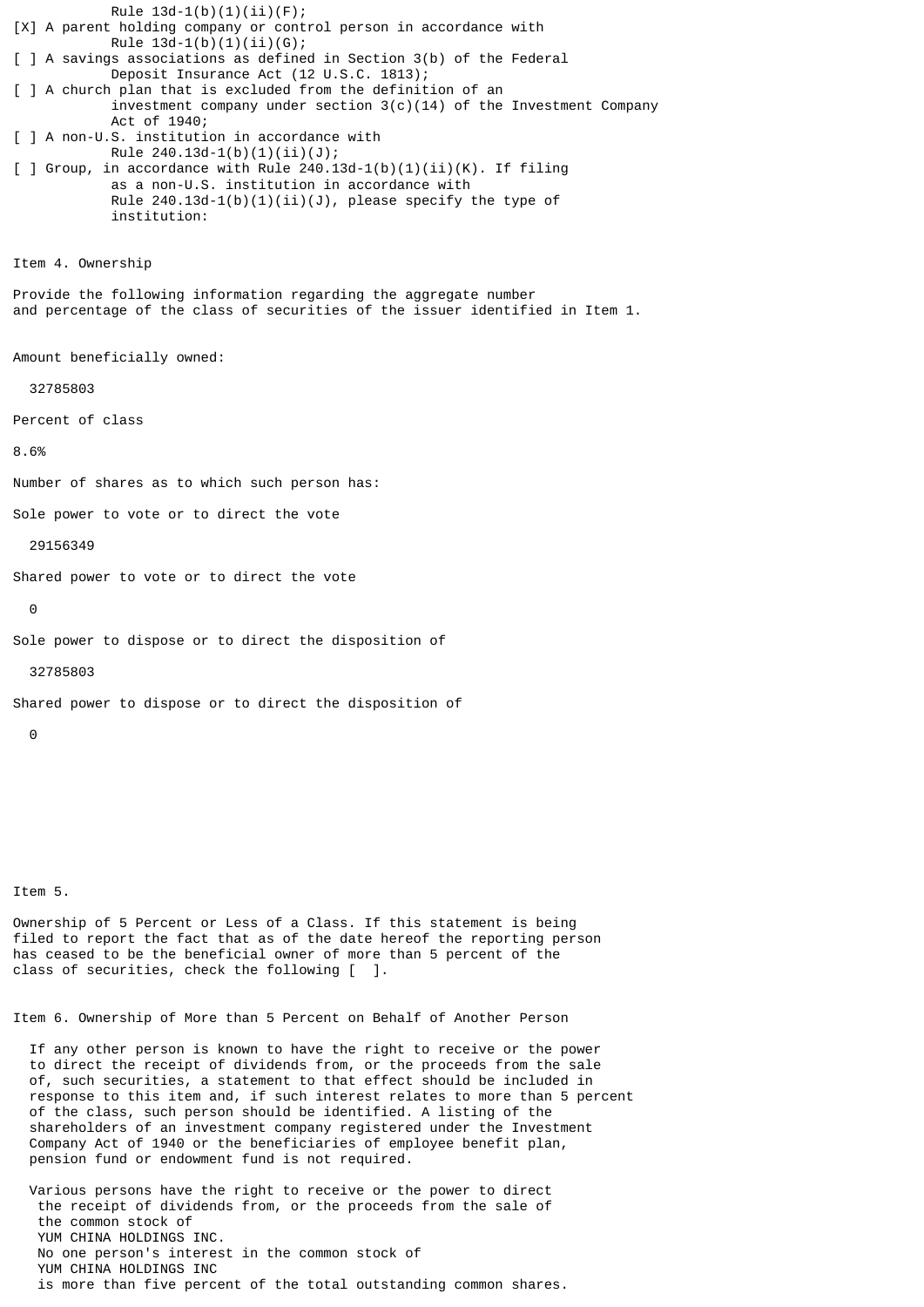Item 7. Identification and Classification of the Subsidiary Which Acquired the Security Being Reported on by the Parent Holding Company or Control Person.

See Exhibit A

Item 8. Identification and Classification of Members of the Group

If a group has filed this schedule pursuant to Rule  $13d-1(b)(ii)(J)$ so indicate under Item 3(j) and attach an exhibit stating the identity and Item 3 classification of each member of the group. If a group has filed this schedule pursuant to Rule 13d-1(c) or Rule 13d-1(d), attach an exhibit stating the identity of each member of the group.

Item 9. Notice of Dissolution of Group

Notice of dissolution of a group may be furnished as an exhibit stating the date of the dissolution and that all further filings with respect to transactions in the security reported on will be filed, if required, by members of the group, in their individual capacity.

See Item 5.

Item 10. Certifications By signing below I certify that, to the best of my knowledge and belief, the securities referred to above were acquired and are held in the ordinary course of business and were not acquired and are not held for the purpose of or with the effect of changing or influencing the control of the issuer of the securities and were not acquired and are not held in connection with or as a participant in any transaction having that purpose or effect.

Signature.

After reasonable inquiry and to the best of my knowledge and belief, I certify that the information set forth in this statement is true, complete and correct.

Dated: February 6, 2019 BlackRock, Inc.

Signature: Spencer Fleming

```
-------------------------------------------
```
Name/Title Attorney-In-Fact

The original statement shall be signed by each person on whose behalf the statement is filed or his authorized representative. If the statement is signed on behalf of a person by his authorized representative other than an executive officer or general partner of the filing person, evidence of the representative's authority to sign on behalf of such person shall be filed with the statement, provided, however, that a power of attorney for this purpose which is already on file with the Commission may be incorporated by reference. The name and any title of each person who signs the statement shall be typed or printed beneath his signature.

Attention: Intentional misstatements or omissions of fact constitute Federal criminal violations (see 18 U.S.C. 1001).

Exhibit A

Subsidiary

BlackRock Life Limited